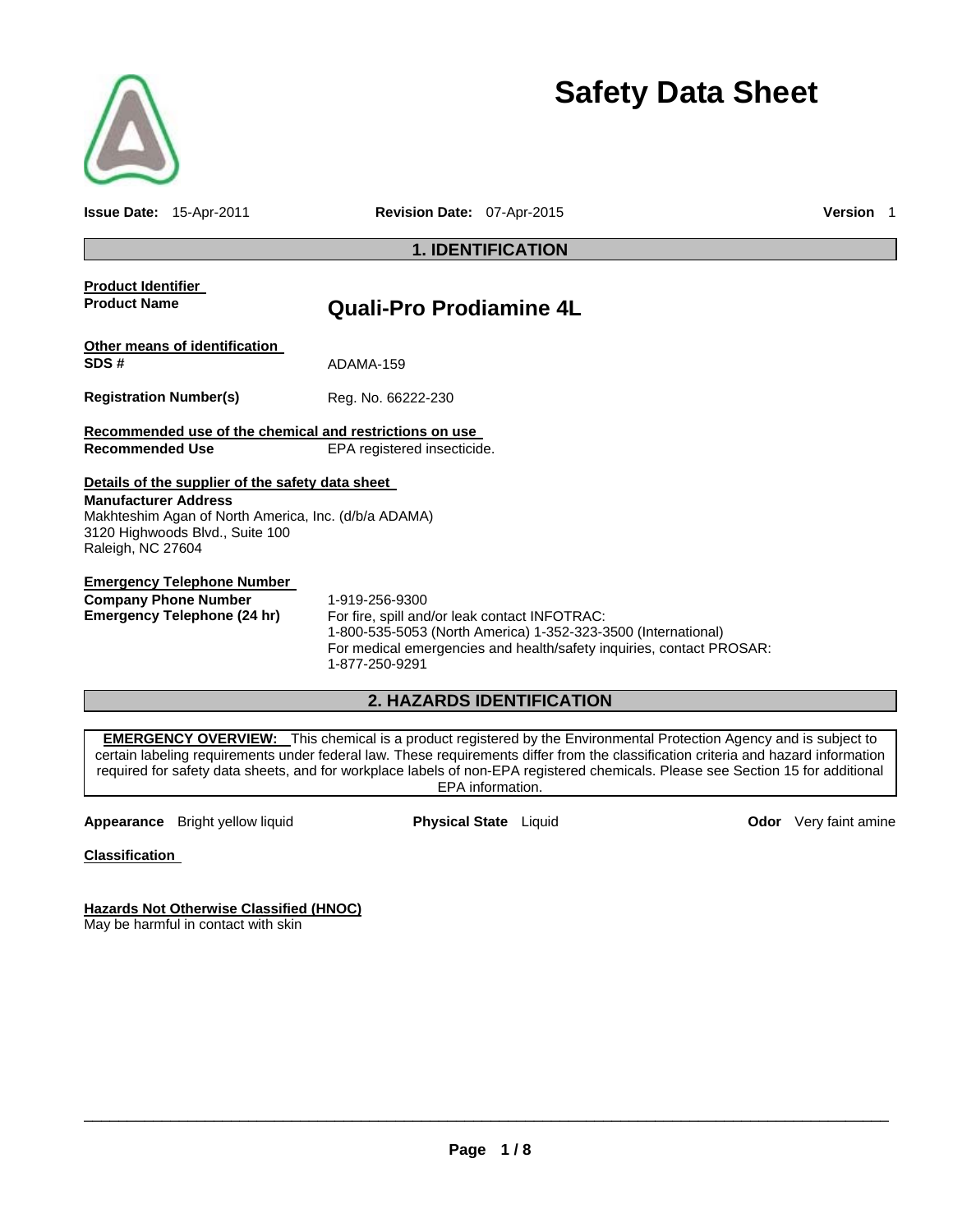## $\Box$ **3. COMPOSITION/INFORMATION ON INGREDIENTS**

| $-$<br>----<br>-nr<br>arne<br>. . | ⊺ NC                | $\mathbf{0}$<br>W<br>7٥<br>ш. |
|-----------------------------------|---------------------|-------------------------------|
| ,,,,<br>amıne                     | י ה<br>$\sim$<br>__ | રા<br>$ -$<br>___             |

\*\*If Chemical Name/CAS No is "proprietary" and/or Weight-% is listed as a range, the specific chemical identity and/or percentage of composition has been withheld as a trade secret.\*\*

## **4. FIRST-AID MEASURES**

#### **First Aid Measures**

| <b>General Advice</b> | When possible, have the product container or label with you when calling a poison control<br>center or doctor or going for treatment.                                                                                                                                               |
|-----------------------|-------------------------------------------------------------------------------------------------------------------------------------------------------------------------------------------------------------------------------------------------------------------------------------|
| <b>Eye Contact</b>    | Immediately flush with plenty of water. After initial flushing, remove any contact lenses and<br>continue flushing for at least 15 minutes. Call a poison control center or doctor for treatment<br>advice.                                                                         |
| <b>Skin Contact</b>   | Take off contaminated clothing. Wash off immediately with plenty of water for at least 15<br>minutes. Call a poison control center or doctor for treatment advice.                                                                                                                  |
| <b>Inhalation</b>     | IF INHALED: Remove victim to fresh air and keep at rest in a position comfortable for<br>breathing. Give oxygen if breathing is difficult. If breathing has stopped, call 911, give<br>artificial respiration. Call a poison control center or doctor for further treatment advice. |
| Ingestion             | Do not induce vomiting, unless directed by medical personnel. Get immediate medical<br>attention. If conscious, give 1 glass of water to dilute. Never give anything by mouth to an<br>unconscious person.                                                                          |

#### **Most important symptoms and effects**

**Symptoms** May be harmful in contact with skin. May cause mild skin and eye irritation. Prolonged or frequently repeated skin contact may cause allergic reactions in some individuals.

#### **Indication of any immediate medical attention and special treatment needed**

**Notes to Physician**  Treat symptomatically.

## **5. FIRE-FIGHTING MEASURES**

#### **Suitable Extinguishing Media**

Foam. Carbon dioxide (CO2). Dry chemical.

**Unsuitable Extinguishing Media** Not determined.

### **Specific Hazards Arising from the Chemical**

Not determined.

**Hazardous Combustion Products** During a fire, irritating and highly toxic gases may be generated by thermal decomposition or combustion.

#### **Protective equipment and precautions for firefighters**

As in any fire, wear self-contained breathing apparatus pressure-demand, MSHA/NIOSH (approved or equivalent) and full protective gear. Evacuate area of unprotected personnel. Remain upwind of fire to avoid hazardous vapors and decomposition products. Prevent runoff from fire control or dilution from entering streams, sewers, or drinking water supply.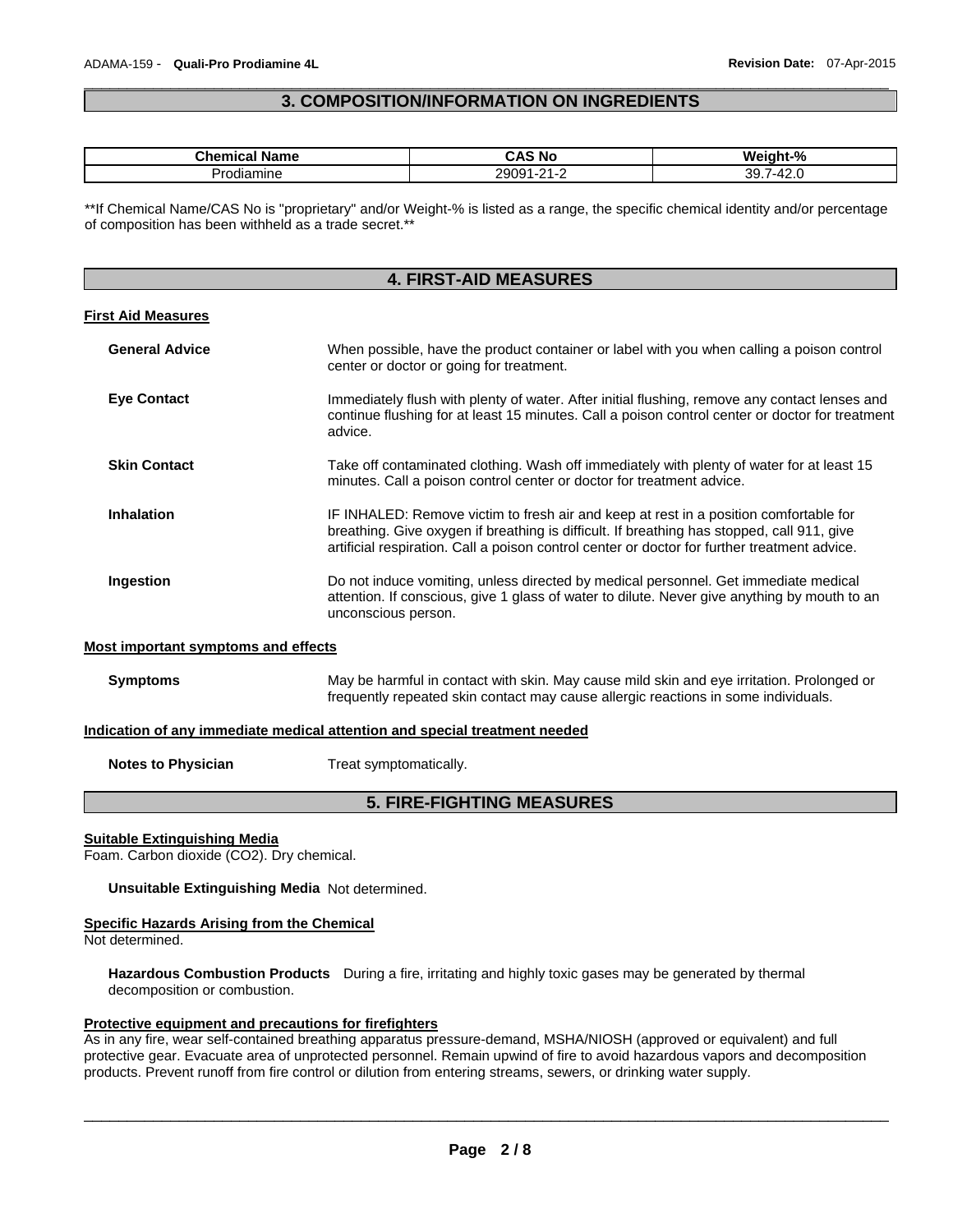|                                                              | <b>6. ACCIDENTAL RELEASE MEASURES</b>                                                                                                                                                                                                                                                                                                                                                                                              |  |  |  |  |
|--------------------------------------------------------------|------------------------------------------------------------------------------------------------------------------------------------------------------------------------------------------------------------------------------------------------------------------------------------------------------------------------------------------------------------------------------------------------------------------------------------|--|--|--|--|
|                                                              | Personal precautions, protective equipment and emergency procedures                                                                                                                                                                                                                                                                                                                                                                |  |  |  |  |
|                                                              |                                                                                                                                                                                                                                                                                                                                                                                                                                    |  |  |  |  |
| <b>Personal Precautions</b>                                  | Wear protective clothing as described in Section 8 of this safety data sheet. Isolate hazard<br>area. Keep unnecessary and unprotected personnel from entering.                                                                                                                                                                                                                                                                    |  |  |  |  |
| <b>Environmental Precautions</b>                             | Prevent from entering into soil, ditches, sewers, waterways and/or groundwater. See<br>Section 12, Ecological Information. See Section 13: DISPOSAL CONSIDERATIONS.                                                                                                                                                                                                                                                                |  |  |  |  |
| Methods and material for containment and cleaning up         |                                                                                                                                                                                                                                                                                                                                                                                                                                    |  |  |  |  |
| <b>Methods for Containment</b>                               | Prevent further leakage or spillage if safe to do so.                                                                                                                                                                                                                                                                                                                                                                              |  |  |  |  |
| <b>Methods for Clean-Up</b>                                  | Absorb with inert material and then place in suitable container for chemical waste. Wash<br>spill area with a strong detergent and water solution; rinse with water, but minimize water<br>use during clean-up. Do not flush to sewer. Absorb rinsate with appropriate absorbent and<br>transfer this material to a properly labeled container for disposal.                                                                       |  |  |  |  |
| 7. HANDLING AND STORAGE                                      |                                                                                                                                                                                                                                                                                                                                                                                                                                    |  |  |  |  |
|                                                              |                                                                                                                                                                                                                                                                                                                                                                                                                                    |  |  |  |  |
| <b>Precautions for safe handling</b>                         |                                                                                                                                                                                                                                                                                                                                                                                                                                    |  |  |  |  |
| <b>Advice on Safe Handling</b>                               | Handle in accordance with good industrial hygiene and safety practice. Avoid contact with<br>skin, eyes or clothing. Use personal protection recommended in Section 8. Wash face,<br>hands, and any exposed skin thoroughly after handling. Follow all product label instructions.<br>Use only as directed. Do not eat, drink or smoke when using this product. Do not<br>contaminate water, food, or feed by storage or disposal. |  |  |  |  |
| Conditions for safe storage, including any incompatibilities |                                                                                                                                                                                                                                                                                                                                                                                                                                    |  |  |  |  |
| <b>Storage Conditions</b>                                    | Keep container tightly closed and store in a cool, dry and well-ventilated place. Store in<br>secured area. Keep out of the reach of children. Store at ambient conditions. Keep away<br>from heat. Store away from ignition sources and incompatible materials.                                                                                                                                                                   |  |  |  |  |
| <b>Packaging Materials</b>                                   | Do not reuse container.                                                                                                                                                                                                                                                                                                                                                                                                            |  |  |  |  |
| <b>Incompatible Materials</b>                                | Oxidizing agents.                                                                                                                                                                                                                                                                                                                                                                                                                  |  |  |  |  |
| <b>8. EXPOSURE CONTROLS/PERSONAL PROTECTION</b>              |                                                                                                                                                                                                                                                                                                                                                                                                                                    |  |  |  |  |

**Exposure Guidelines** The following information is given as general guidance

## **Appropriate engineering controls**

**Engineering Controls** THE FOLLOWING RECOMMENDATIONS FOR EXPOSURE CONTROLS/PERSONAL PROTECTION ARE INTENDED FOR THE MANUFACTURE, FORMULATION, PACKAGING AND USE OF THIS PRODUCT. FOR COMMERCIAL APPLICATIONS AND/OR ON-FARM APPLICATIONS OF END USE PRODUCTS CONTAINING THIS MATERIAL, CONSULT THE SDS OR PRODUCT LABEL FOR THE END USE PRODUCT.

## **Individual protection measures, such as personal protective equipment**

| <b>Eve/Face Protection</b>      | Use splash goggles or face shield when contact may occur.                                                                                                                                                   |
|---------------------------------|-------------------------------------------------------------------------------------------------------------------------------------------------------------------------------------------------------------|
| <b>Skin and Body Protection</b> | Wear chemical-resistant gloves, footwear, and protective clothing appropriate for the risk of<br>exposure. Viton or other impervious gloves are required. Long sleeve shirt, trousers, and<br>safety shoes. |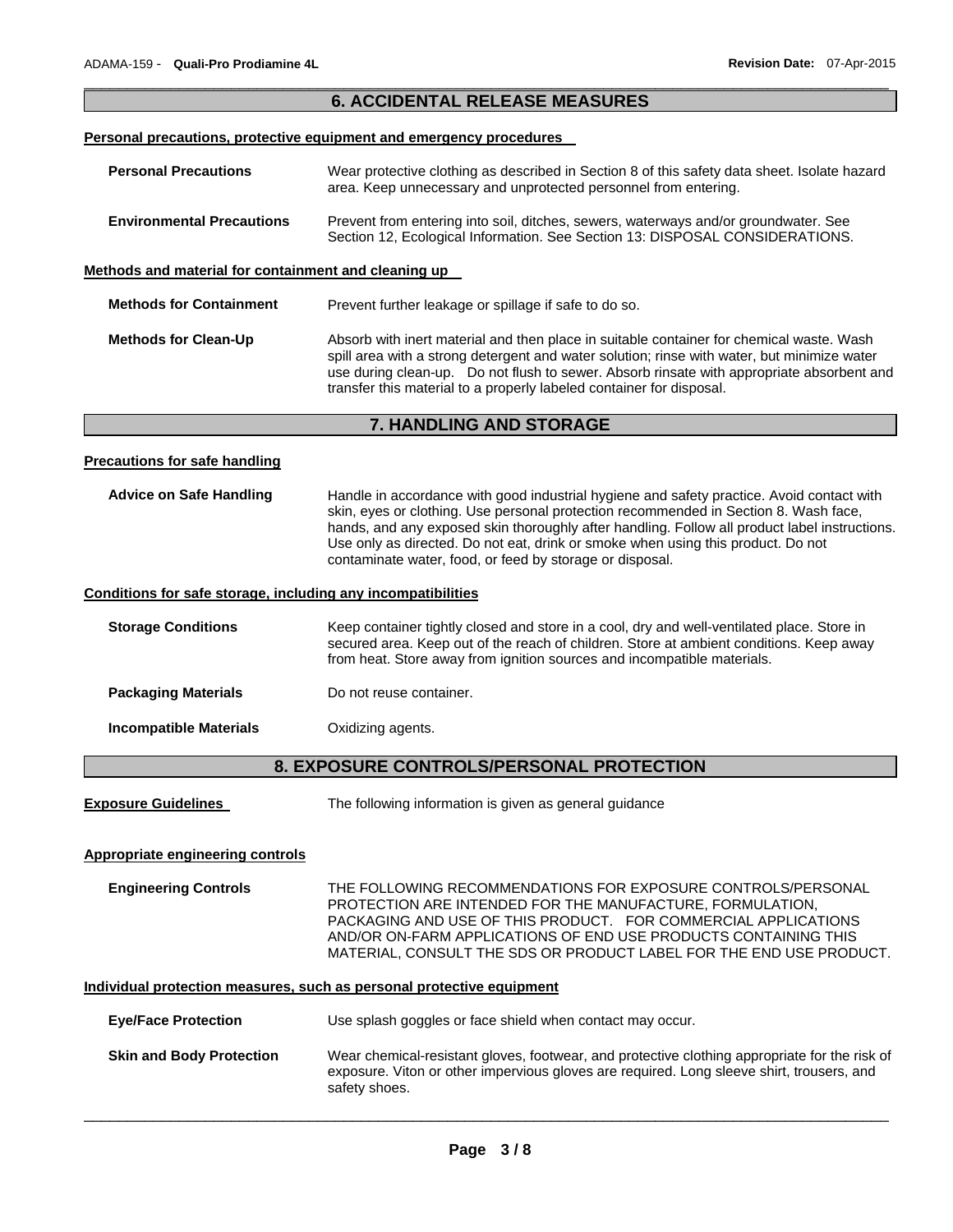**Respiratory Protection** Ensure adequate ventilation, especially in confined areas. Wear an appropriate NIOSH/MSHA approved respirator if ventilation is inadequate.

**General Hygiene Considerations** Handle in accordance with good industrial hygiene and safety practice.

## **9. PHYSICAL AND CHEMICAL PROPERTIES**

 $\Box$ 

## **Information on basic physical and chemical properties**

| <b>Physical State</b>               | Liquid                                     |                       |                  |  |  |
|-------------------------------------|--------------------------------------------|-----------------------|------------------|--|--|
| Appearance                          | Bright yellow liquid                       | Odor                  | Very faint amine |  |  |
| Color                               | <b>Bright yellow</b>                       | <b>Odor Threshold</b> | Not determined   |  |  |
|                                     |                                            |                       |                  |  |  |
| <b>Property</b>                     | <b>Values</b>                              | Remarks • Method      |                  |  |  |
| рH                                  | 7.46                                       | (1% dispersion)       |                  |  |  |
| <b>Melting Point/Freezing Point</b> | Not determined                             |                       |                  |  |  |
| <b>Boiling Point/Boiling Range</b>  | Not determined                             |                       |                  |  |  |
| <b>Flash Point</b>                  | Not applicable                             |                       |                  |  |  |
| <b>Evaporation Rate</b>             | Not determined                             |                       |                  |  |  |
| <b>Flammability (Solid, Gas)</b>    | Liquid-not applicable                      |                       |                  |  |  |
| <b>Upper Flammability Limits</b>    | Not determined                             |                       |                  |  |  |
| <b>Lower Flammability Limit</b>     | Not determined                             |                       |                  |  |  |
| <b>Vapor Pressure</b>               | Not determined                             |                       |                  |  |  |
| <b>Vapor Density</b>                | Not determined                             |                       |                  |  |  |
| <b>Specific Gravity</b>             | Not determined                             |                       |                  |  |  |
| <b>Water Solubility</b>             | Not determined                             |                       |                  |  |  |
| Solubility in other solvents        | Not determined                             |                       |                  |  |  |
| <b>Partition Coefficient</b>        | Not determined                             |                       |                  |  |  |
| <b>Auto-ignition Temperature</b>    | Not determined                             |                       |                  |  |  |
| <b>Decomposition Temperature</b>    | Not determined                             |                       |                  |  |  |
| <b>Kinematic Viscosity</b>          | Not determined                             |                       |                  |  |  |
| <b>Dynamic Viscosity</b>            | Not determined                             |                       |                  |  |  |
| <b>Explosive Properties</b>         | Not determined                             |                       |                  |  |  |
| <b>Oxidizing Properties</b>         | Not determined                             |                       |                  |  |  |
| <b>Density</b>                      | 1.165 g/cc (9.72 lb/gal) @ 24 $^{\circ}$ C |                       |                  |  |  |
|                                     |                                            |                       |                  |  |  |

## **10. STABILITY AND REACTIVITY**

#### **Reactivity**

Not reactive under normal conditions.

## **Chemical Stability**

Stable under recommended storage conditions.

#### **Possibility of Hazardous Reactions**

None under normal processing.

**Hazardous Polymerization** Hazardous polymerization does not occur.

## **Conditions to Avoid**

See Sec. 7 Handling & Storage.

#### **Incompatible Materials**

Oxidizing agents.

#### **Hazardous Decomposition Products**

During a fire, irritating and highly toxic gases may be generated by thermal decomposition or combustion.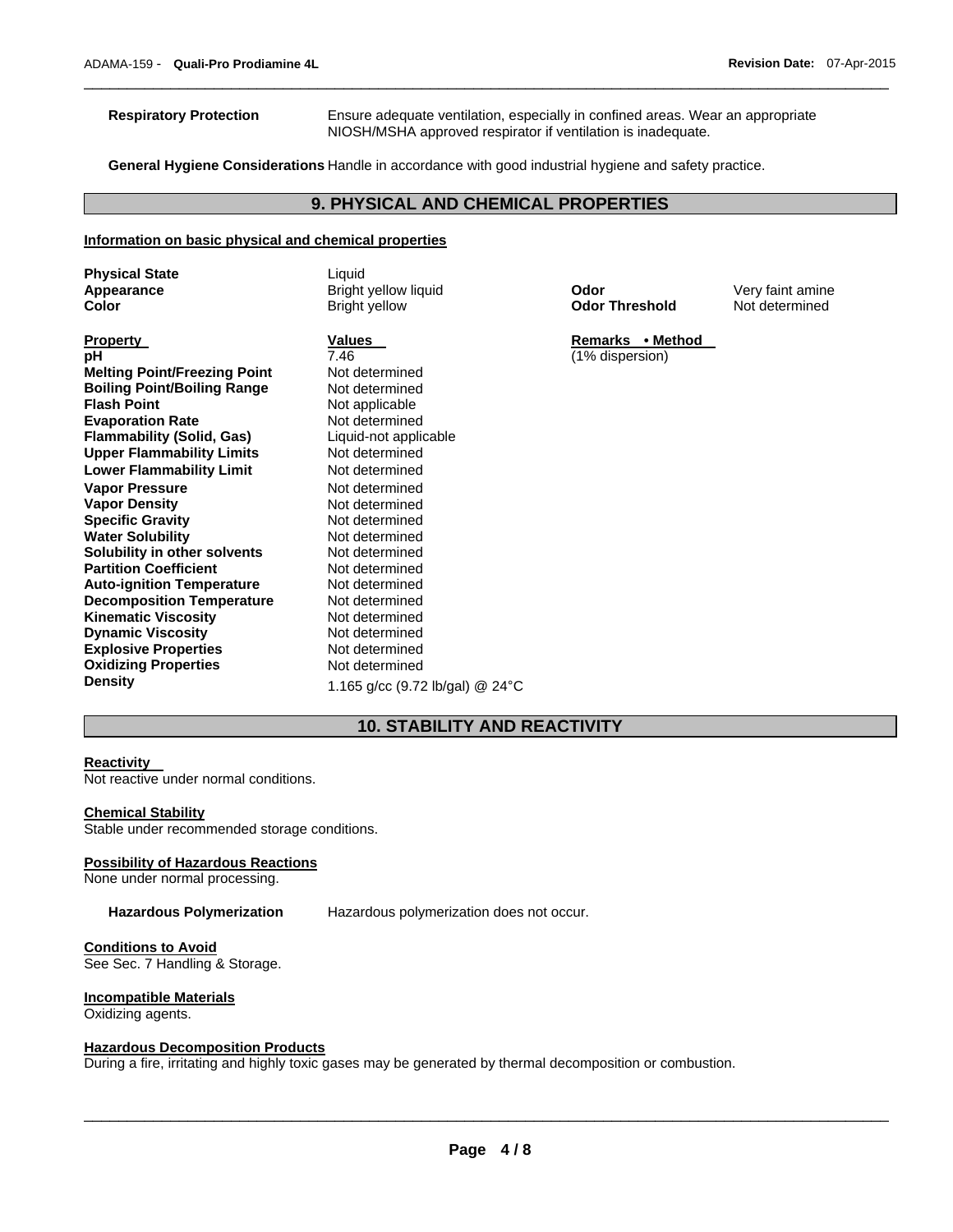## $\Box$ **11. TOXICOLOGICAL INFORMATION**

## **Information on likely routes of exposure**

| <b>Product Information</b> |                                      |
|----------------------------|--------------------------------------|
| <b>Eye Contact</b>         | Avoid contact with eyes.             |
| <b>Skin Contact</b>        | May be harmful in contact with skin. |
| <b>Inhalation</b>          | Avoid breathing vapors or mists.     |
| Ingestion                  | Do not ingest.                       |

#### **Component Information**

| Chemical Name | Oral LD50            | <b>Dermal LD50</b> | <b>Inhalation LC50</b> |
|---------------|----------------------|--------------------|------------------------|
| Prodiamine    | = 15380 mg/kg<br>Rat | Rat<br>2 g/kg      |                        |
| 29091-21-2    |                      |                    |                        |

## **Information on physical, chemical and toxicological effects**

**Symptoms** Please see section 4 of this SDS for symptoms.

## **Delayed and immediate effects as well as chronic effects from short and long-term exposure**

**Carcinogenicity** Based on the information provided, this product does not contain any carcinogens or potential carcinogens as listed by OSHA, IARC or NTP.

## **Numerical measures of toxicity**

Not determined

## **12. ECOLOGICAL INFORMATION**

## **Ecotoxicity**

This product has low solubility in water. At the limit of solubility, this product is not toxic to fish. However, at concentrations substantially above the level of water solubility, it may be toxic to fish. Do not apply directly to water, to areas where surface water is present, or to intertidal areas below the mean high water mark. Drift and runoff from treated areas may be hazardous to aquatic organisms in adjacent sites. Do not contaminate water when disposing of equipment wash water.

## **Persistence/Degradability**

Not determined.

#### **Bioaccumulation**

Not determined.

## **Mobility**

Not determined

#### **Other Adverse Effects**

Not determined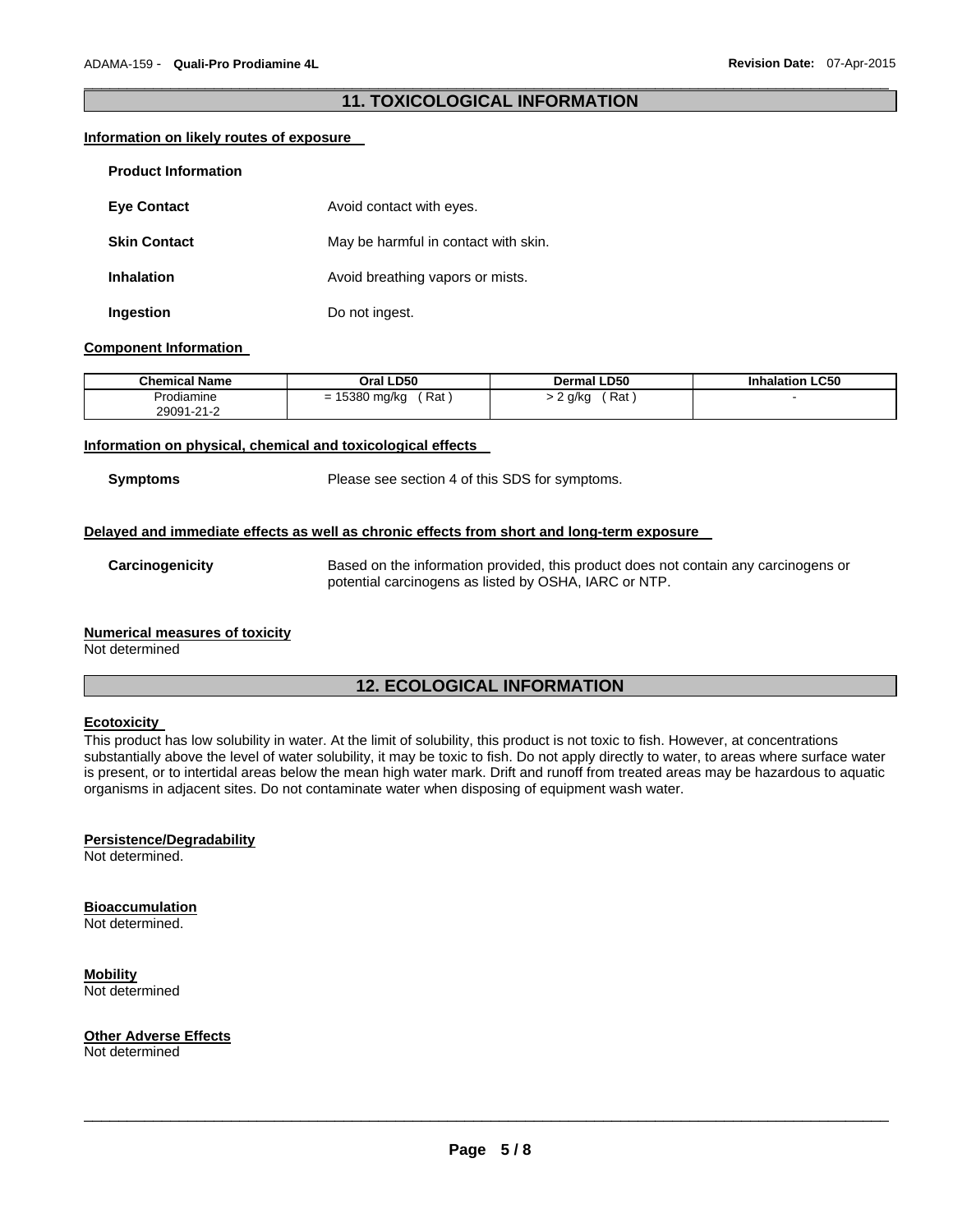## $\Box$ **13. DISPOSAL CONSIDERATIONS**

## **Waste Treatment Methods**

| <b>Disposal of Wastes</b>     | Pesticide wastes are toxic. Improper disposal of excess pesticide, spray mixture, or rinsate<br>is a violation of Federal law. If these wastes cannot be disposed of by use according to<br>label instructions, contact your State Pesticide or Environmental Control Agency, or the<br>Hazardous Waste representative of the nearest EPA Regional Office for guidance. |
|-------------------------------|-------------------------------------------------------------------------------------------------------------------------------------------------------------------------------------------------------------------------------------------------------------------------------------------------------------------------------------------------------------------------|
| <b>Contaminated Packaging</b> | Disposal should be in accordance with applicable regional, national and local laws and<br>regulations.                                                                                                                                                                                                                                                                  |

## **14. TRANSPORT INFORMATION**

| <b>Note</b>                                                                                                                        | Please see current shipping paper for most up to date shipping information, including<br>exemptions and special circumstances. |
|------------------------------------------------------------------------------------------------------------------------------------|--------------------------------------------------------------------------------------------------------------------------------|
| DOT                                                                                                                                | Not regulated                                                                                                                  |
| <b>IATA</b><br><b>UN/ID No</b><br><b>Proper Shipping Name</b><br><b>Hazard Class</b><br><b>Packing Group</b><br><b>Description</b> | UN3082<br>Environmentally hazardous substances, liquid, n.o.s. (prodiamine)<br>9<br>Ш<br>Marine Pollutant                      |
| <b>IMDG</b><br>UN/ID No<br><b>Proper Shipping Name</b><br><b>Hazard Class</b><br><b>Packing Group</b><br><b>Marine Pollutant</b>   | UN3082<br>Environmentally hazardous substances, liquid, n.o.s. (prodiamine)<br>9<br>Ш<br>Marine Pollutant                      |

## **15. REGULATORY INFORMATION**

## **International Inventories**

| <b>Chemical</b><br><b>Name</b> | TCO A<br>SGA | <b>DSL</b> | <b>NDSL</b> | <b>EINECS</b> | <b>ELINCS</b> | <b>ENCS</b> | <b>IECSC</b> | I/T<br>KECL | <b>PICCS</b> | AICS |
|--------------------------------|--------------|------------|-------------|---------------|---------------|-------------|--------------|-------------|--------------|------|
| Prodiamine                     | Present      |            |             | Present       |               |             |              |             |              |      |

#### **Legend:**

*TSCA - United States Toxic Substances Control Act Section 8(b) Inventory* 

*DSL/NDSL - Canadian Domestic Substances List/Non-Domestic Substances List* 

*EINECS/ELINCS - European Inventory of Existing Chemical Substances/European List of Notified Chemical Substances* 

*ENCS - Japan Existing and New Chemical Substances* 

*IECSC - China Inventory of Existing Chemical Substances* 

*KECL - Korean Existing and Evaluated Chemical Substances* 

*PICCS - Philippines Inventory of Chemicals and Chemical Substances* 

*AICS - Australian Inventory of Chemical Substances*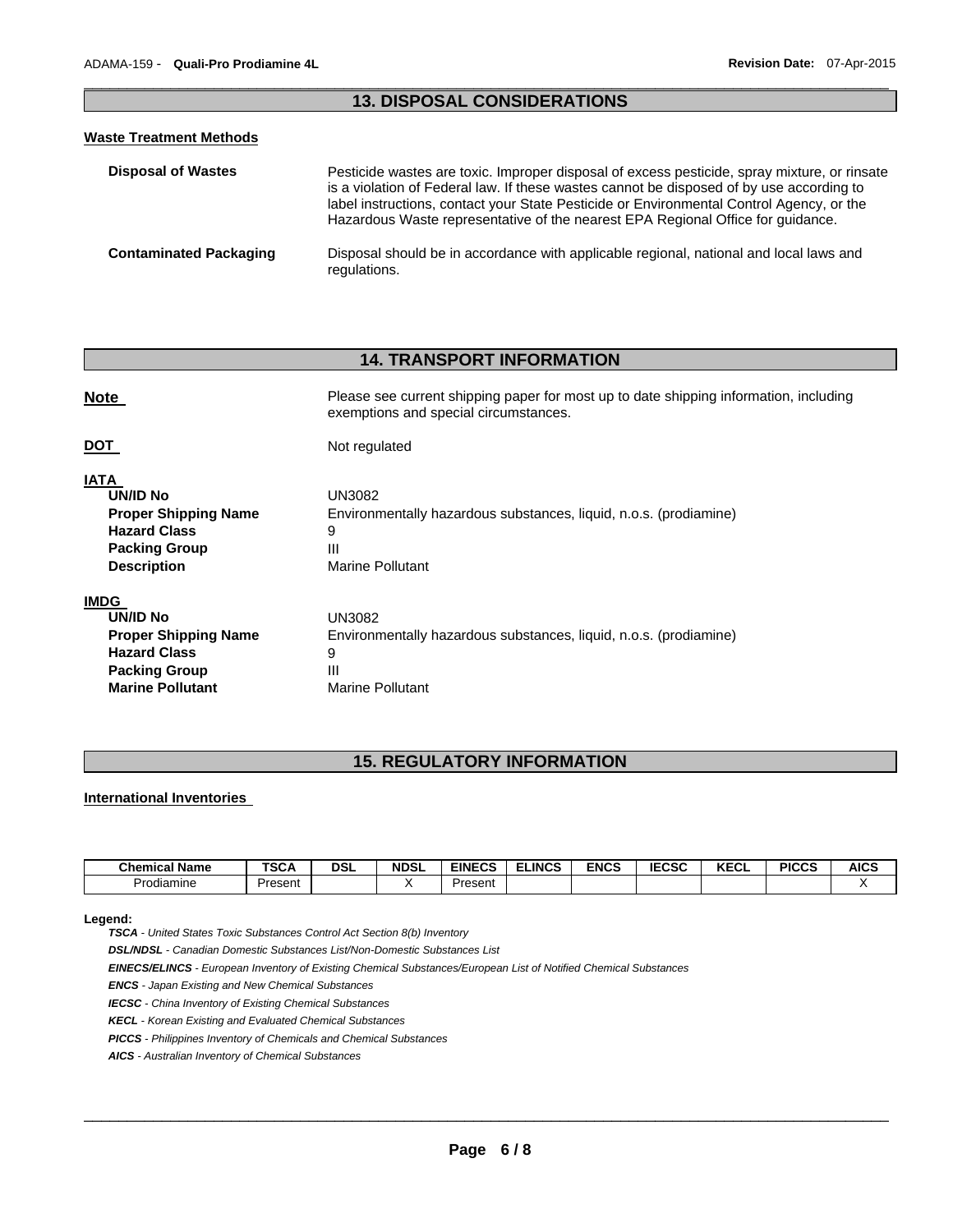## **SARA 311/312 Hazard Categories**

| <b>Acute Health Hazard</b>               | Yes |
|------------------------------------------|-----|
| <b>Chronic Health Hazard</b>             | Yes |
| <b>Fire Hazard</b>                       | N٥  |
| <b>Sudden Release of Pressure Hazard</b> | Nο  |
| <b>Reactive Hazard</b>                   | Yes |

#### **SARA 313**

Not determined

## **US State Regulations**

#### **California Proposition 65**

This product does not contain any Proposition 65 chemicals.

#### **U.S. State Right-to-Know Regulations**

Not determined

#### **EPA Pesticide Registration Number** Reg. No. 66222-230

#### **EPA Statement**

This chemical is a pesticide product registered by the Environmental Protection Agency and is subject to certain labeling requirements under federal pesticide law. These requirements differ from the classification criteria and hazard information required for safety data sheets, and for workplace labels of non-pesticide chemicals. Following is the hazard information as required on the pesticide label:

## **EPA Pesticide Label**

Signal Word: Caution

Caution: May be harmful if swallowed, absorbed through skin, or inhaled. Avoid breathing vapors. Avoid contact with skin, eyes, or clothing. Prolonged or frequently repeated skin contact may cause allergic skin reactions in some individuals. Wash thoroughly with soap and water after handling. Remove contaminated clothing and wash before reuse.

#### **Difference between SDS and EPA pesticide label**

|                                              | <b>EPA</b>                                                                                                      | <b>OSHA</b>                            |
|----------------------------------------------|-----------------------------------------------------------------------------------------------------------------|----------------------------------------|
| <b>Signal Word</b>                           | Caution                                                                                                         | N/A                                    |
| Acute toxicity - Oral                        | May be harmful if<br>swallowed                                                                                  | N/A                                    |
| Acute toxicity - Dermal                      | May be harmful if<br>absorbed through the<br>skin                                                               | May be harmful in contact with<br>skin |
| Acute toxicity - Inhalation<br>(Dusts/Mists) | May be harmful if<br>inhaled                                                                                    | N/A                                    |
| Skin sensitization                           | Prolonged or frequently<br>repeated skin contact<br>may cause allergic skin<br>reactions in some<br>individuals | N/A                                    |